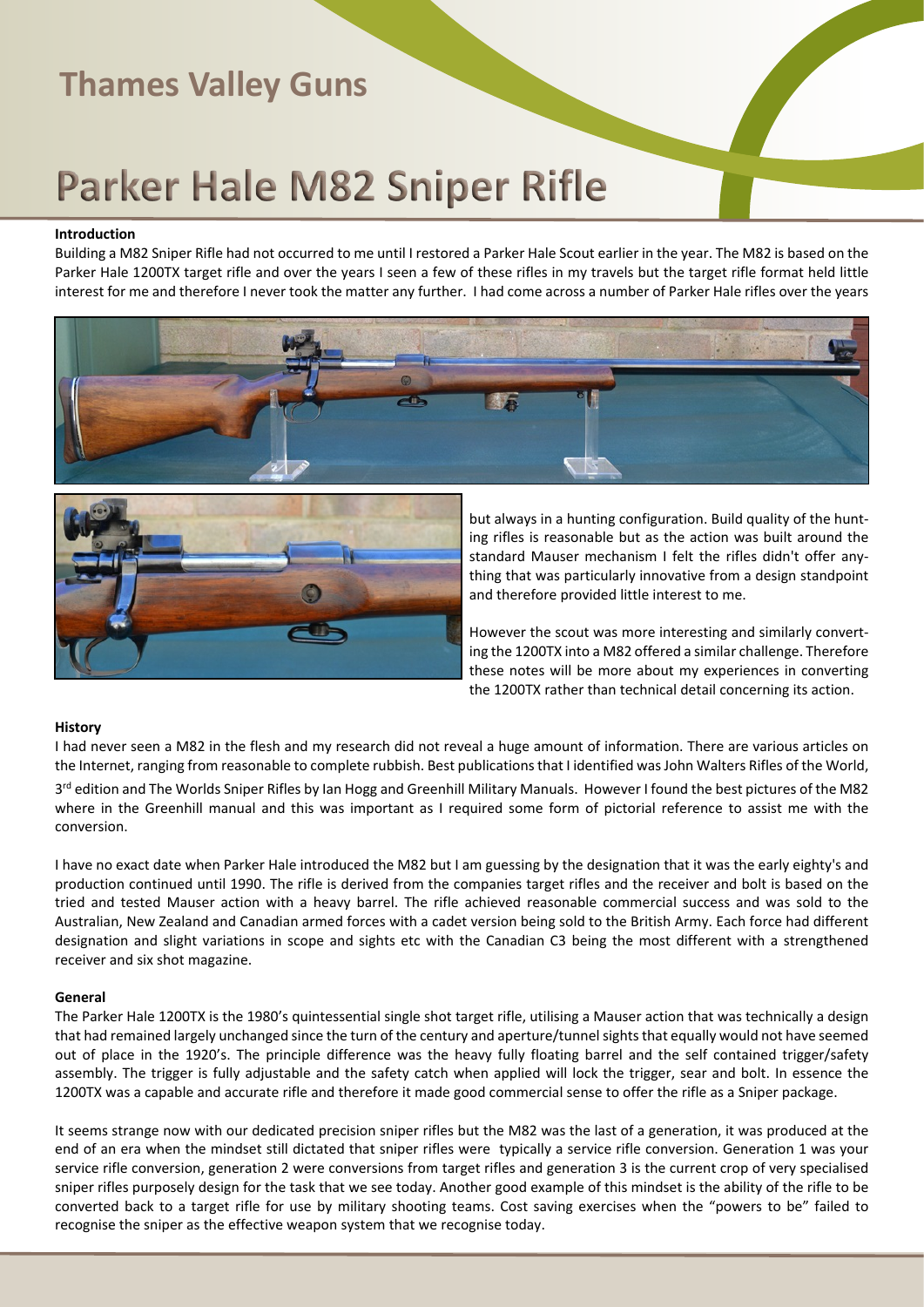# **Parker Hale M82 Sniper Rifle**

The 1200TX is a single shot target rifle which is 46" long and 2.5" at its widest point and weighs approximately 10lbs. The barrel is a heavy fully floating chrome molybdenum steel design and is 26" in length. Woodwork is a tradition bedded design typical of the era and fitted with the usual sling swivels and hand stops etc.

### **Principle differences between the 1200TX & the M82**

Although there are minor variations of the theme the principle differences are as below:

- Magazine/Trigger Guard The single shot configuration was replaced with a magazine and trigger guard assembly from the Parker Hale 1200 hunting rifle. This gave the M82 a internal magazine with a five round capacity. The trigger guard had a pivotal floor plate which allowed unused rounds to be removed from the base of the magazine.
- Scope bases Parker Hales scope bases were typically aluminium, however the M82's were replaced with all steel models to facilitate the fitting a military specification scopes and night vision devices.
- Stock Two major changes, the fitting of the one piece trigger guard/floor plate for the magazine and the fitting of spacers to permit adjustable butt.
- Iron Sights Retention of the aperture sights for use as a target rifle.
- Bedding Receiver is bedded to ensure perfect metal to wood fit.

### **Trigger Assembly**

The mounting of the trigger assembly is the same as for all Mauser's utilising a singular pin, however Parker Hale has done away with the traditional Mauser trigger and replaced it with a self contained unit of their own design. It is a neat, effective and compact design that secures to the receiver using the customary pin and the rear king screw. For its diminutive size the assembly contains the safety catch, bolt lock, adjustments for backlash and trigger pressure. The safety has a good thumb plate with plenty of grip and when operated has a positive on-off detent action. The safety can only be applied when the action is cocked and in doing so, locks the sear and raises a plate which passes through the receiver and locks the bolt in the downward position. If the operator removes the trigger assembly or adjusts it in any way then the trigger must be "set-up" as per instructions otherwise the sear can bind and the rifle cannot cock. Trigger pressure adjustment can be varied between 2 & 5lbs.



#### **Barrel**

The M82 barrel as far as I am aware is the similar to the 1200TX and is a typical heavy fully floating design 26" long, 0.96 at the chamber narrowing to 0.90 at the muzzle. A possible difference is the foresight block, on the 1200TX the block is secured by two screws and on the M82 it is a sleeved. The crown is recessed and the barrel is finished with a good quality deep blue. Markings on







this rifle is the words "Parker Hale Ltd, Birmingham, England and Model 1200TX 7.62mm NATO, however I guess this would alter to Model 82 for the Sniper version. The bore is in good condition with some minor wear, has four grooves and a twist rate of 1 in 12.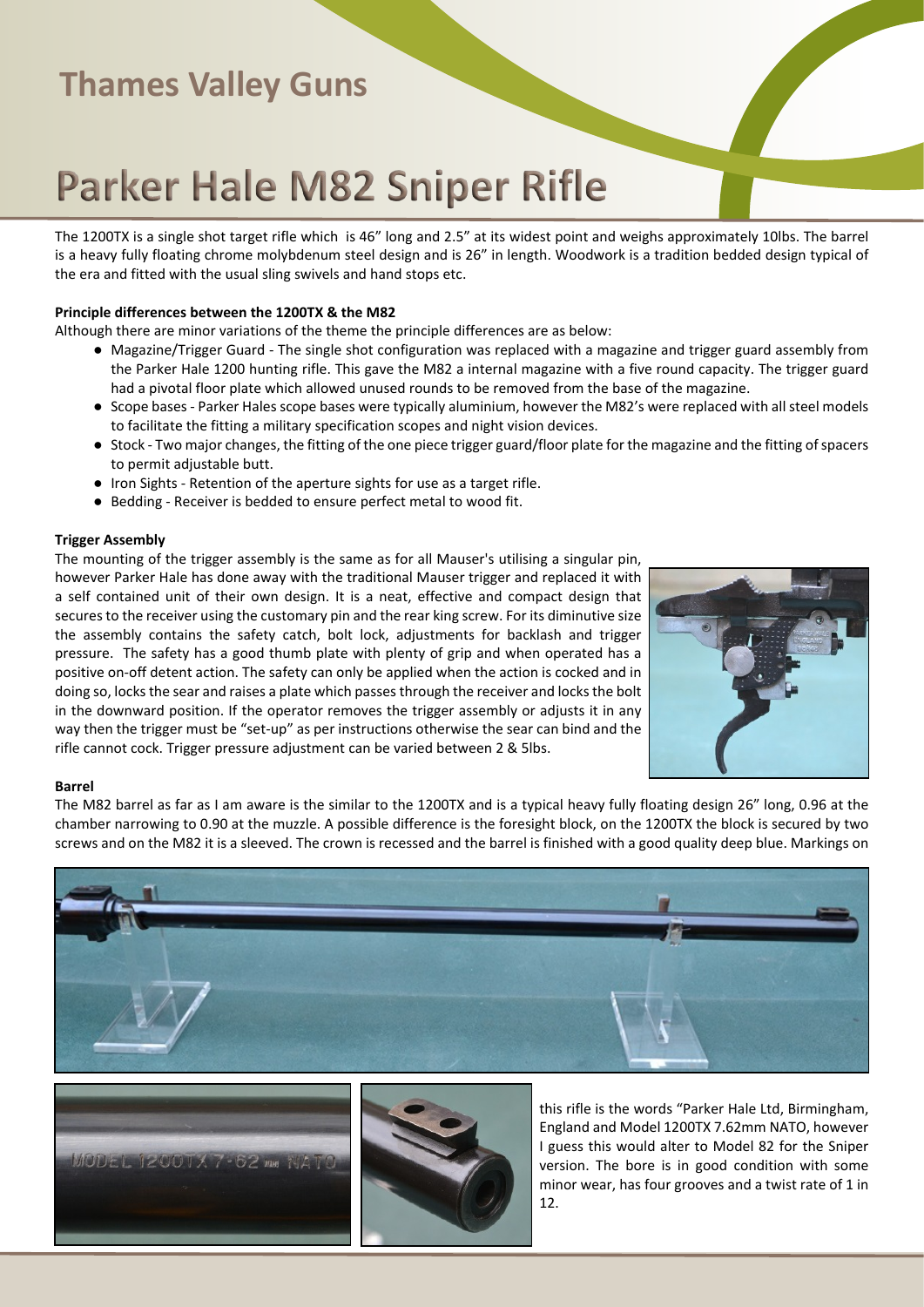## **Parker Hale M82 Sniper Rifle**

#### **Breech Block**

The breech block is very much the traditional, classic Mauser design and therefore I have no intention of dwelling upon it. The only minor difference is the bolt shroud and bolt knob. As the safety catch is now part of the trigger assembly, the old "flag" style safety, typical on the old Mauser is redundant and therefore the shroud is now profiled to the receiver, giving the rifle a more modern appearance. The bolt knob is round on the top and flat on its base permitting a flatter profile against the stock and greater clearance for the scope.

#### **Trigger Guard/Magazine housing assembly**

The 1200TX is a typical target rifle designed for single shot operation but it is still fitted with a spring loaded magazine platform. The platform sits in a solid stock, has a shorter spring with sufficient space for one round. Its purpose is essential as the cartridge must feed up into the chamber with the rim of the round positioning itself below and behind the extractor claw. Any attempt by the operator to hand feed the round straight into the chamber, ram the bolt forward and expect the extractor to override the rim will be disappointed and may well break the extractor for his efforts.



With the single shot facility there is no need for a magazine assembly and therefore the 1200TX only has a simple trigger guard as shown in the image above.

Traditionally Mauser designs utilise an internal double stacked box magazine which usually consists of the trigger guard, box magazine, floor plate, spring, magazine platform as a complete assembly and the two king screws pass through the assembly and secure to the receiver. It is highly efficient mechanism with rounds either being loaded singularly or utilising a clip and rarely suffers any form of mis-feed as the magazines lips are integral within the receiver and therefore not subject to damage. Parker Hale utilise this design in many of their hunting rifles and therefore to give the M82 a multi-shot function is was a simplistic task to integrate this magazine/trigger guard assembly.

#### **Furniture**

The M82 stock is where the majority of modifications have taken place. The butt has been remodelled to incorporate a series of spacers thereby making the butt adjustable for length. To achieved this and to add strength a bar has been inserted into the butt



which two substantial bolts pass through the recoil pad/spacers and secure into.

To achieve this using a 1200TX stock requires a milling machine and some reasonable wood working skills. The butt has to be cut considerably shorter as the three spacers and the recoil pad add 2.5" to the stocks overall length. This should be done using the milling machine as a square cut is essential, plus the milling bit is required for cutting the slot for the bar. The 1200TX butt is not designed for this modification, therefore once the recoil pad and spacers are fitted the whole butt requires alteration and refinish-

ing to achieve the correct profile. Besides the fitting of a rear sling swivel the next major change that is required is the fitting of the trigger guard/magazine assembly. This requires the magazine well being machined out and the trigger guard/floor plate fitting.



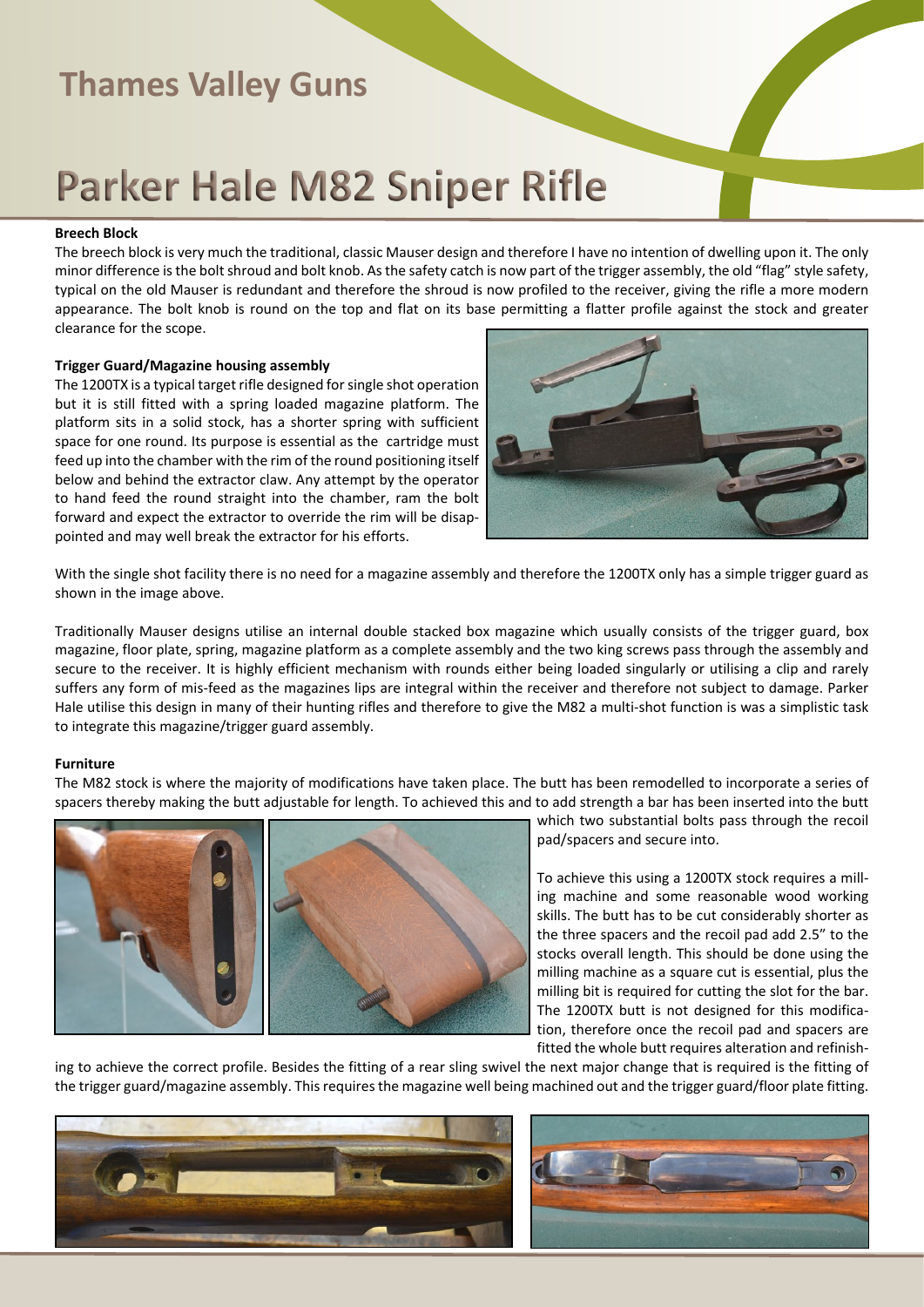# **Parker Hale M82 Sniper Rifle**

One of the major differences on the 1200 is the use of a bedding bush as seen on the previous page. This rifle has one but I have seen two on some rifles. There secured by the front king screw and as a result has to be in-filled.

This particular 1200TX was already bedded but if not, I would recommend that the stock be bedded to maximise the rifles performance. The M82 and 1200TX were fitted with an ancillary rail and therefore this should be retained and strengthened. As the M82 was designed to be converted from Sniper to target rifle as required by the user, it retained its hand-stop, which appeared to be finished in black, where it civilian counterpart retained its natural finish.

## **Scope bases, Rings & Scope**

The M82 was fitted with various milspec scopes from the period, namely Kahles, Pecar and

Unertl. Good Pecar & Kahles scope can still be found but at a cost which will probably exceed the purchasing price of the 1200TX, however the chances finding a Unertl in the UK are

fairly remote, bordering on impossible. I was fairly fortunate in that I already had a good quality Pecar 4-10x44 with a German No1 reticule which was in immaculate condition, plus I was able to source a set of steel bases and correct Parker Hale scope rings.

Fitting the scope, I thought was going to be fairly standard procedure, however as is fairly typical in the Armouring business this was not to be the case. The 1200TX was fitted with a aperture rear sight and its original fitting was not all that square and whilst that

minor issue did not effect the target shooter, it was to the successful fitting of the scope bases as it would not permit the scope to align correctly with the bore. In an ideal world and with the scope reticule centred, the scope should align with the bore, thereby giving plenty of windage adjustment. However the more the bases are misaligned the less adjustment that becomes available and with seventies technology scopes that do not have self centring reticules this means your reticule is hard over to the left of right. The solution was to elongate the mounting holes of the rear block by 1mm either side and therefore allow adjustment of the base when fitting. Thus correct alignment was obtained and as can be seen from the image above, height, alignment and eye relief were perfect.

### **Range Test**

When I first purchased the rifle I took the opportunity to test the rifles accuracy in its standard target configuration and as can be seen in the image it happily placed ten rounds in a group just under 2" which made it acceptable rifle for conversion.

With all the rifles modifications now completed, I function tested the rifle, checked headspace, firing pin protrusion and was ready to range test. The function test did reveal a minor issue, the 1200TX was a single shot affair but because of the extractor the round had to place onto the right side of the platform and depressed until it was held in place by the receiver lips, however the rifle was now magazine feed which means like a K98 the rounds are double stacked and rounds feeding from the left side were binding.

Ammunition was a standard load straight out of the Hornady manual which was a 150gr Sierra FMJBT bullet and 43.5gr of Vihtavouri N140, which I was using for range testing all my magazine feed rifles.

My first range test was on a lovely autumn day and the purpose was to zero and attempt a group. I had some concerns concerning the group as this was not a new barrel, although the barrel appeared to have been well looked after during its history and therefore there was no pitting, deposits or discolouration, the lands were starting to wear at approximately 30%. I was shooting from a bench at 100yrds, using a rest with no noticeable wind, I obtained a 25mm group and went on to accurately zero the rifle as can be seen in the image on the next page.